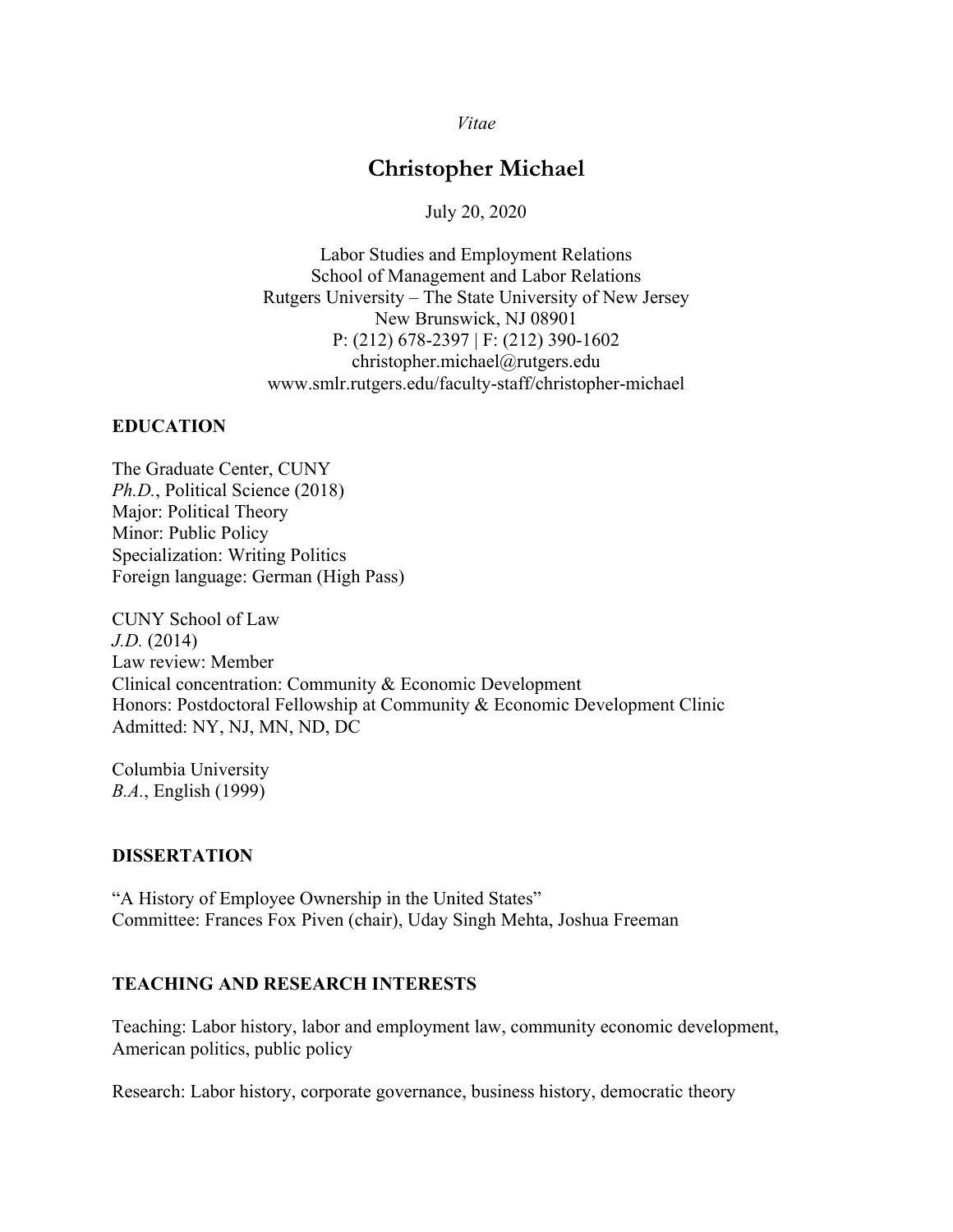## **EXPERIENCE**

### **Teaching**

Assistant Professor of Practice at Rutgers School of Management and Labor Relations, 2018- Courses: History of Labor and Work in the United States, 1880-1945; Fundamentals of Employee Ownership

Adjunct Professor at CUNY School of Law, 2018 Course: Wills, Trusts, and Estates

Adjunct Assistant Professor at Queens College, 2018 Course: Labor and Employment Law

Adjunct Assistant Professor at Lehman College, 2016 Course: The American Political System

Adjunct Assistant Professor at York College, 2016 Course: Politics and Government in the United States

Adjunct Assistant Professor at CUNY School of Labor and Urban Studies, 2015 Course: Special Topics - Worker Cooperatives

Adjunct Assistant Professor at Baruch College, 2014-15 Courses: Social Entrepreneurship; Entrepreneurship Management Achievement: Student team won New York Business Plan Competition 2015

Adjunct Assistant Professor at Lehman College, 2014 Course: The American Political System

Adjunct Lecturer at York College, 2013 Course: Politics and Government in the United States

Teaching Assistant under Professor Paula Berg, CUNY School of Law, 2013 Course: Torts

### **Research**

Co-Investigator, Department of Economics, Rutgers-Newark, 2016-18

Research Associate, Rutgers School of Management and Labor Relations, 2016-17

Research Assistant under Honorable Jenny Rivera, CUNY School of Law, 2012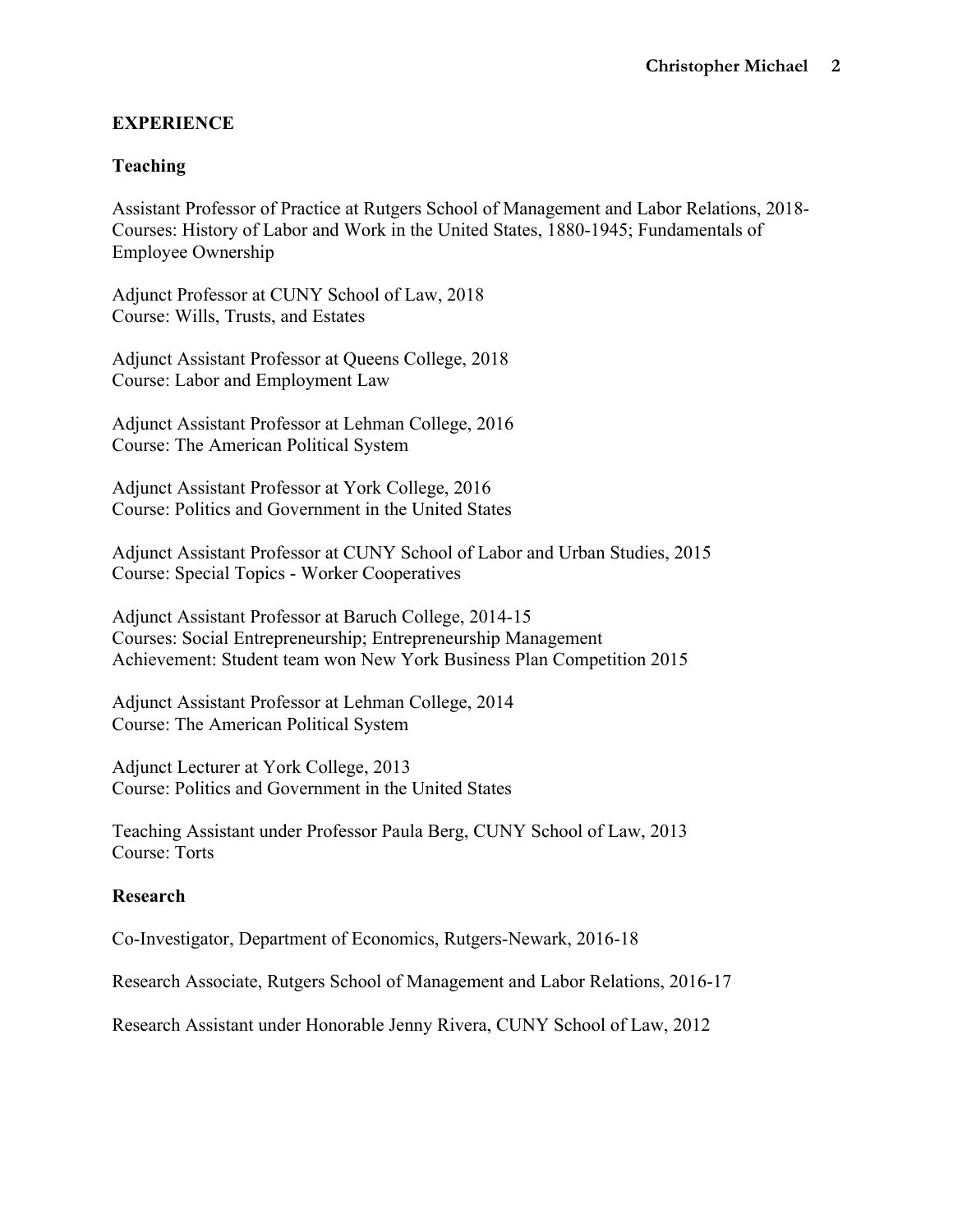#### **GRANTS, FELLOWSHIPS, AND PRIZES**

Senior Fellow, Rutgers Institute for the Study of Employee Ownership and Profit Sharing, 2019- 20

Grunin Prize Finalist, Grunin Center for Law and Social Entrepreneurship, NYU School of Law, 2019-20

Louis O. Kelso Fellowship, Rutgers Institute for the Study of Employee Ownership and Profit Sharing, 2018-19

Rutgers Research Fellowship, Rutgers School of Management and Labor Relations, 2016-17

Graduate Fellowship, CUNY Graduate Center, 2010-17

The Center for Place, Culture and Politics Graduate Fellowship, CUNY Graduate Center, 2015- 16

Postdoctoral Research Fellowship, CUNY Law School, 2014-15

Alfred D. Chandler, Jr. Travel Grant, Business History Conference, 2015

Q. A. Shaw McKean, Jr. Fellowship in Democratic Capitalism, Rutgers School of Management and Labor Relations, 2013-14

ARC Knickerbocker Award for Archival Research in American Studies, CUNY Graduate Center, 2013

### **PROFESSIONAL AFFILIATIONS**

American Historical Association

Labor and Employment Relations Association

Labor and Working-Class History Association

American Political Science Association

Association for Public Policy Analysis and Management

American Bar Association

American Law and Economics Association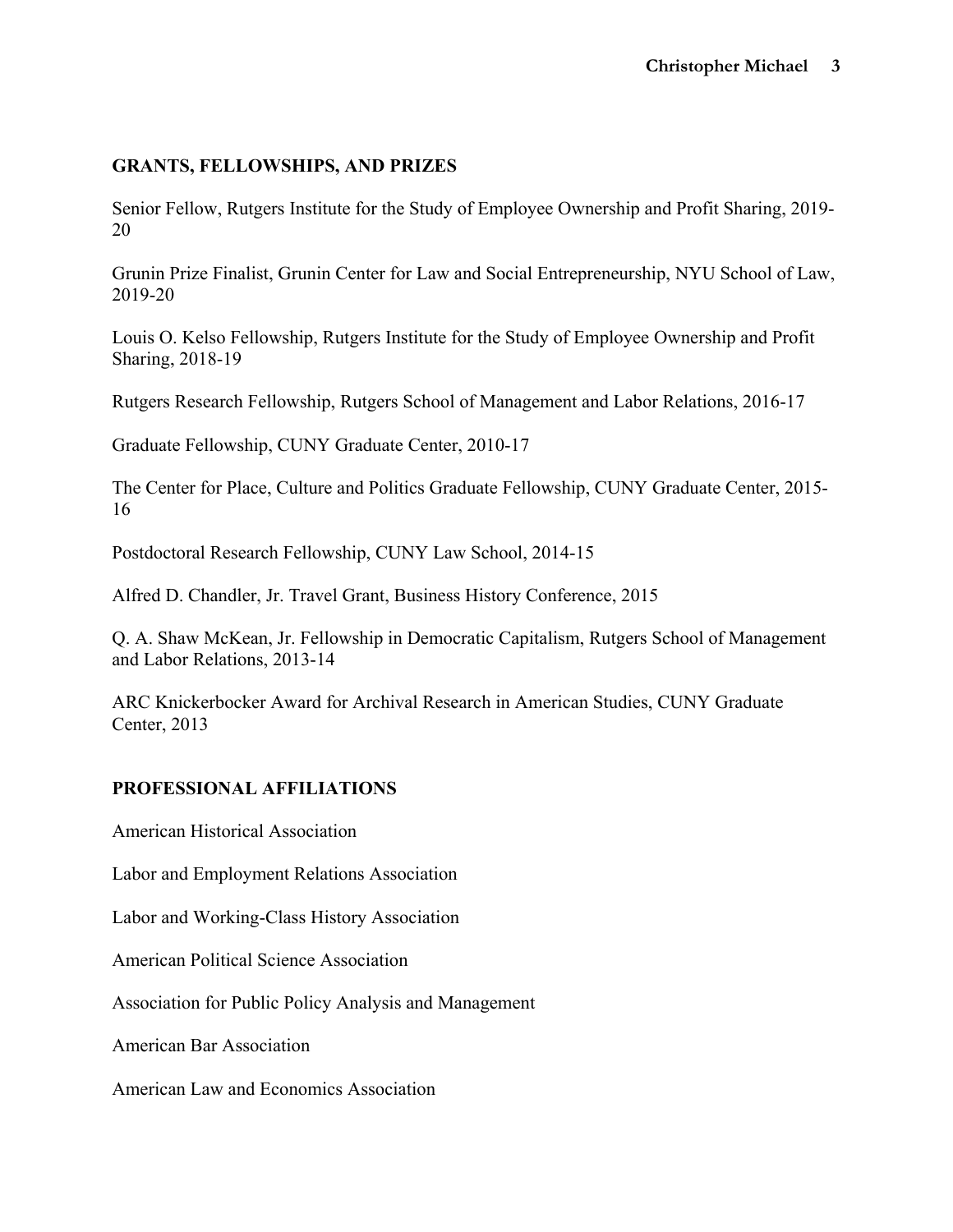Academy of Management

Business History Conference

Association for Business Historians

### **PUBLICATIONS**

### **Peer-Reviewed Articles**

"The Employee Ownership Trust, an ESOP Alternative" in 31 *Probate & Property* 1: 42-47 (2017)

"Grantor Trusts: A Path to Employee Ownership" in 149 *Tax Notes* 2: 301-06 (2015); reprinted as Chapter 1 of *New York University Review of Employee Benefits and Executive Compensation* (Matthew Bender 2016)

### **Book Chapters**

"Employee Ownership as an Immigrant Workforce Strategy" in Tarry Hum, Ron Hayduk, Francois Pierre-Louis, Michael Krasner (eds.), *Immigrant Crossroads* (Temple Press 2021)

### **Commentary (Selected)**

"The British Are Coming – ESOPs and Perpetual Trusts" in *Employee-Owned America* (2019)

"The Promise of Employee-Owned Business," co-authored with Ray Chambers, on LinkedIn (2018)

"Employee Ownership Trusts: A New Model of Employee Ownership?" in 28 *Owners At Work* 2: 8-10 (2017)

"State Capital Gains Taxation in §1042 Transactions," co-authored with Mary Beth Gray, in 37 *Employee Ownership Report* 2: 1, 6-7 (2017)

### **Public Documents (Selected)**

*Model Employee Ownership Act* (Center on Wisconsin Strategy 2017)

*Growing and Preserving Jobs by Transitioning to Employee Ownership*, co-authored with John Petro (Office of the Public Advocate for the City of New York 2017)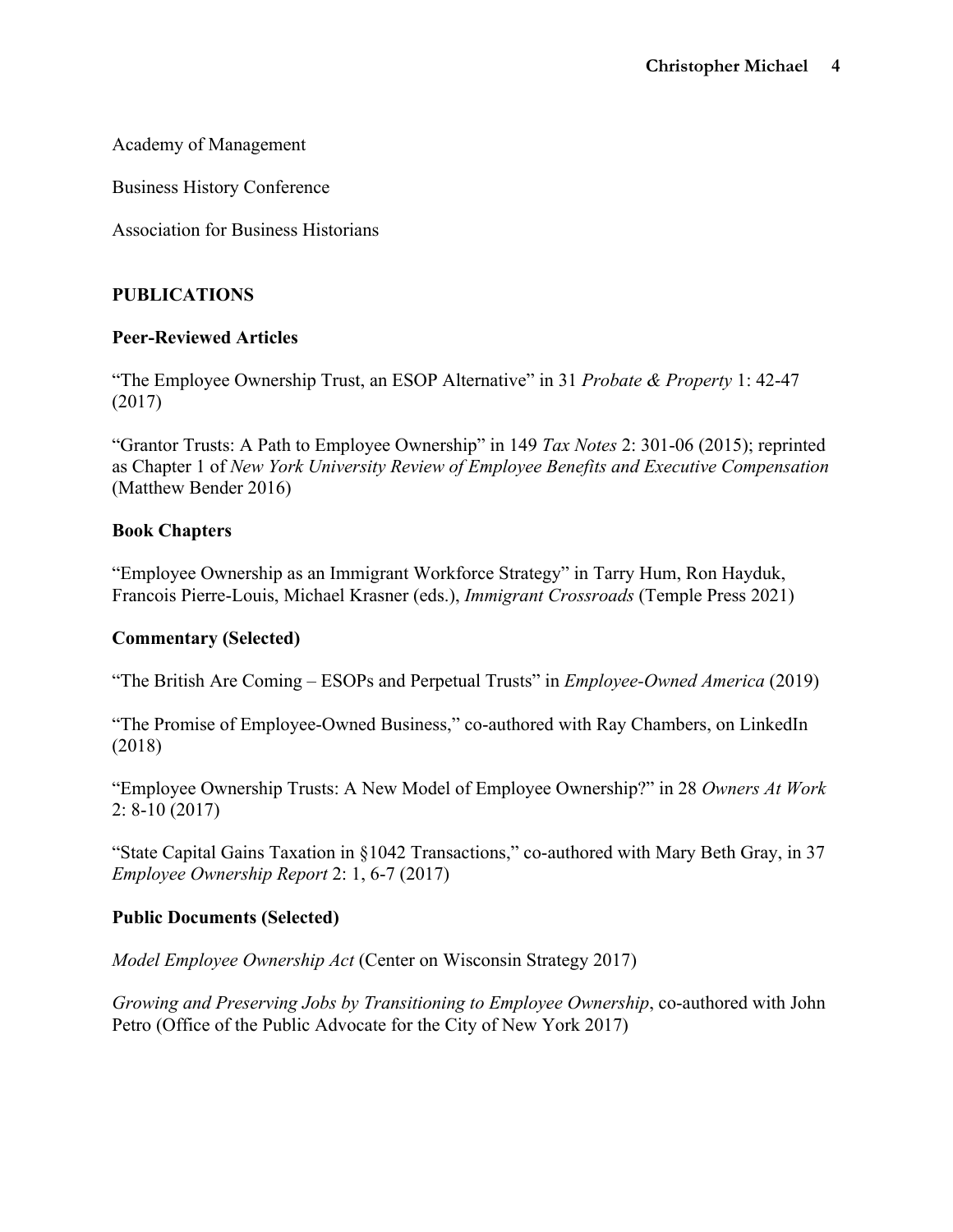## **Articles in Progress**

"Private Equity and Employee Ownership"

"Employee Ownership: Law Reform in the States"

"Perpetuity and Affordable Housing"

"Unionization and Employee Ownership in the United States, Italy, Canada, and Argentina"

# **PRESENTATIONS AND INVITED LECTURES**

Presented talk on "Employee Ownership and Urban Economic Development" at the Center for Urban Research and Education, Rutgers University, Camden, NJ, March 2018

Presented talk on "City of Newark Mayor's Employee Ownership Initiative and State Legislation Update" at Mid-Year Fellows Workshop in Honor of Louis O. Kelso, Rutgers School of Management and Labor Relations, New Brunswick, NJ, January 2018

Presented talk on "National and New York City Ecosystems in Support of Employee Ownership" at Global STS Design Network Roundtable, Rutgers University, New Brunswick, NJ, September 2017

Discussant on "Body of Work Presentation: What We Know and Would Like to Know about Worker Cooperatives? The Work of John Pencavel" and presented talk on "Legislative Developments on a State Center in New York State" at The Beyster Symposium in partnership with Rutgers School of Management and Labor Relations, La Jolla, CA, June 2017

Respondent for paper on "Employee Stock Ownership Plan Acquisitions" at Mid-Year Fellows Workshop in Honor of Louis O. Kelso, Rutgers School of Management and Labor Relations, New Brunswick, NJ, January 2017

Presented talk on "Employee Ownership in the United States" to L'Institut Supérieur de Gestion American Business Management and Finance Course at Brooklyn College Graduate Center for Worker Education, New York, NY, July 2016

Presented paper on "The Employee Ownership Trust"; respondent on panel titled "Employee Ownership in the UK: What Does the Research Reveal and What Are the Policy Lessons?"; speaker on panel titled "The Role of State Legislation and States in Developing Worker Ownership" at The Beyster Symposium in partnership with Rutgers School of Management and Labor Relations, La Jolla, CA, June 2016

Presented talk on "U.S. Employee Ownership Policy and the New York City Worker Cooperative Initiative" to Ministry of Social Development, Western Cape Government of South Africa at Rutgers University, Newark, NJ, April 2016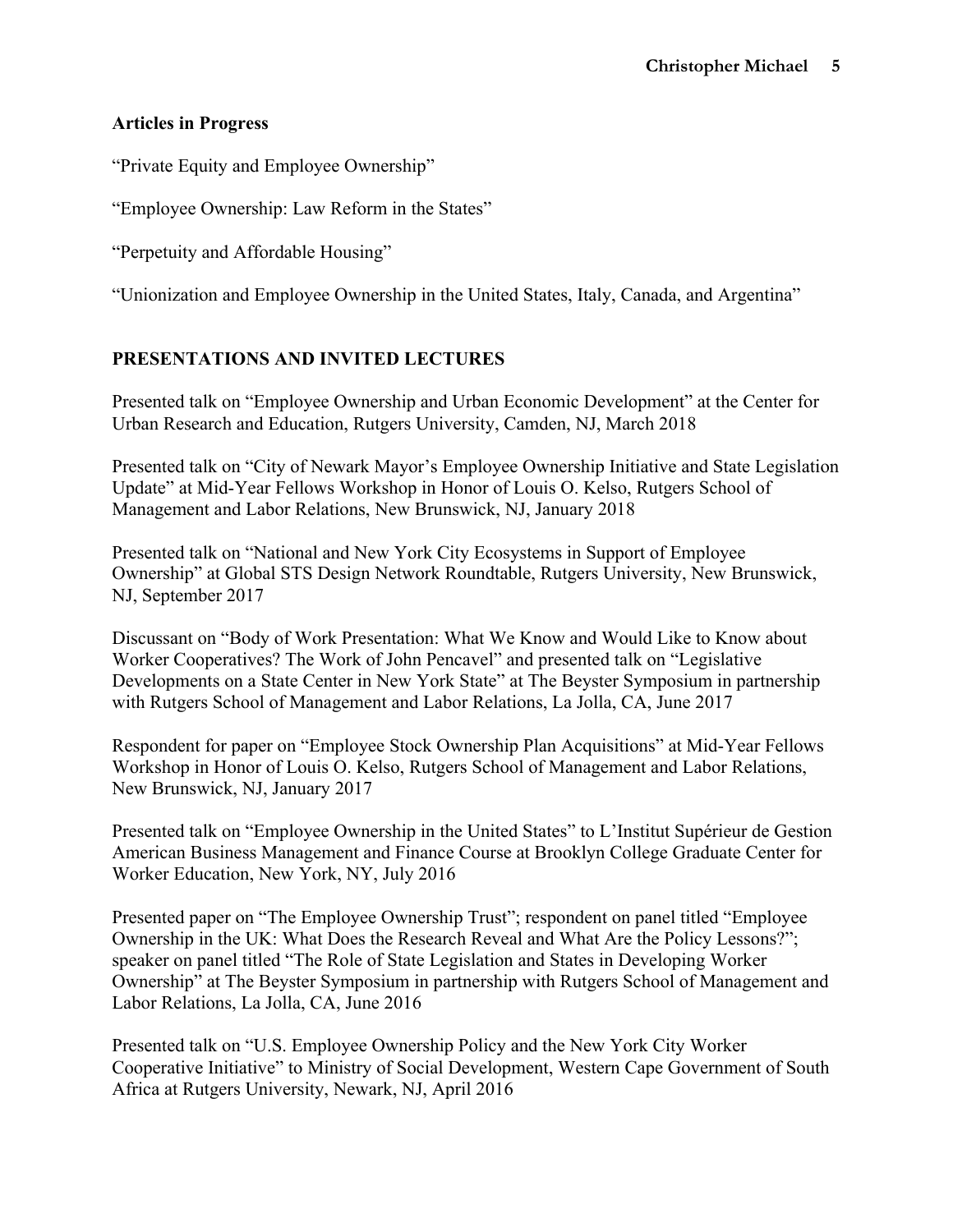Respondent on panel titled "Studying New Forms of Organization: Initiating a Research Program on Employee Stock Ownership and Private Equity"; speaker on panel titled "Studying New Forms of Organization: How Investment Banking Realities Shape Worker Ownership Policies and Practice in Firms?" at Mid-Year Fellows Workshop in Honor of Louis O. Kelso, Rutgers School of Management and Labor Relations, New Brunswick, NJ, January 2016

Presented paper on "Entrepreneurship and Economic Democracy" at American Political Science Association Conference, Washington, DC, August 2014; presented at Annual Meeting of the Academy of Management, Vancouver, CA, August 2015

Presented paper on "Workers, Entrepreneurs, and Knights: Workplace Democracy and the Collective Action Problem" at joint meeting of the Business History Conference and the European Business History Association, Miami, FL, June 2015

Speaker on panel titled "Municipal Initiatives on Worker Ownership" at The Beyster Symposium, Rady School of Management, University of California, San Diego, La Jolla, CA, June 2015

Presented paper on "Pure Cooperation and Profit Sharing: The Meaning and Practice of Workplace Democracy in the Era of the Knights of Labor" at Midwestern Political Science Association Conference, Chicago, IL, April 2015

Presented talk on "Workplace Democracy and Universities" at Queens College, New York, NY, April 2015

Discussant on panel titled "What Would It Take For Worker Cooperatives to Rapidly Develop in the United States and Are These Conditions Realistic?" at Mid-Year Fellows Workshop in Honor of Louis O. Kelso, Rutgers School of Management and Labor Relations, New Brunswick, NJ, January 2015

Presented talk on "Leadership and Social Change" at Brooklyn College, New York, NY, October 2014

Presented talk on "Theory and Practice of Employee Ownership" at CUNY School of Law, New York, NY, October 2014

Presented paper on "Unionized Worker Cooperatives: A Global Perspective" at Northeastern Political Science Association Conference, Philadelphia, PA, November 2013; accepted to present at Southern Political Science Association Conference, New Orleans, LA, January 2014; presented at Midwestern Political Science Association Conference, Chicago, IL, April 2014; presented at New York State Political Science Association Conference, New York, NY, April 2014; accepted to present at International Association for the Economics of Participation, Montevideo, Uruguay, July 2014

Presented talk on "Leading Without Leaders: The Mondragon Cooperative Corporation" at The New School, New York, NY, May 2014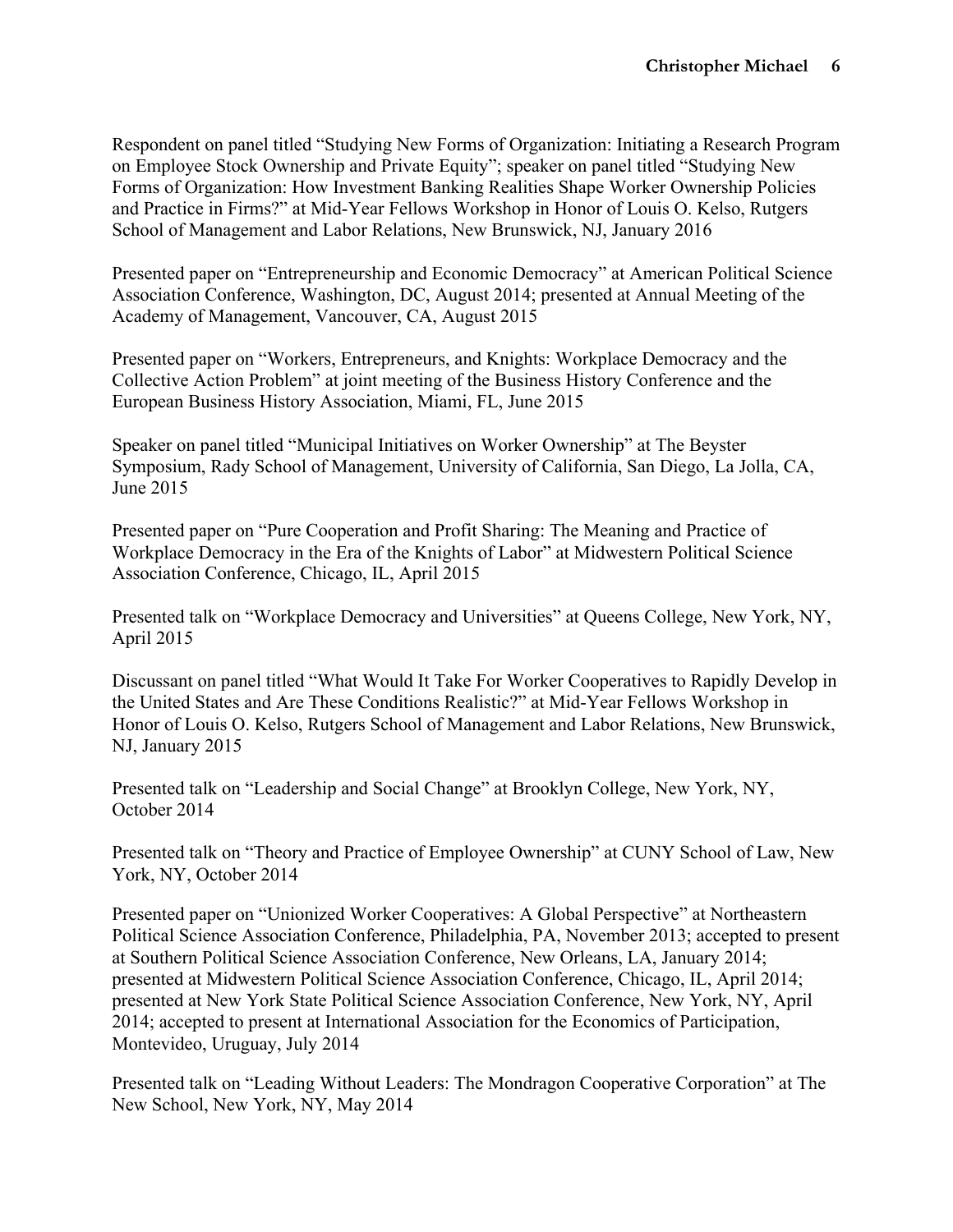Presented paper on "Latin American Worker Cooperatives en Nueva York" at Latin American Studies Association Conference, Chicago, IL, May 2014

Presented talk on "Cooperative Economic Alternatives" at Hunter College School of Social Work, New York, NY, May 2012

Presented talk on "Direct Public Offerings and Community Ownership" at Fordham Law Community Economic Development Clinic, New York, NY, March 2012

# **PROFESSIONAL SERVICE**

Organized and chaired the Beyster Symposium for Rutgers Institute for the Study of Employee Ownership and Profit Sharing, New Brunswick, NY, June 2020

Organized and chaired the Mid-Year Fellows Workshop in Honor of Louis O. Kelso for Rutgers Institute for the Study of Employee Ownership and Profit Sharing, New Brunswick, NY, January 2020

Presented webinar on "Employee Ownership Trusts" for NJ/NY Center for Employee Ownership, May 2019

Presented talk on "Employee Ownership Trusts" at National Center for Employee Ownership Annual Conference, Pittsburgh, PA, April 2019

Organized and chaired conference on "Private Equity and Employee Share Ownership" for Rutgers Institute for the Study of Employee Ownership and Profit Sharing, New York, NY, March 2019

Presented webinar on "Employee Ownership Trusts" for National Center for Employee Ownership, February 2019

Presented talk on "Employee Ownership Trusts" at National Center for Employee Ownership Seminar, Scottsdale, AZ, February 2019

Presented talk on "State Employee Ownership Centers" at The ESOP Association Multi-State Conference - PA/DE and NY/NJ Chapters, Scranton, PA, September 2017

Presented talk on "The Employee Ownership Trust" at the Ohio Employee Ownership Center Annual Conference, Fairlawn, OH, April 2017

Presented talk on "Employee Ownership Trusts" at National Center for Employee Ownership Annual Conference, Denver, CO, April 2017

Interviewed for "Harlem Beat" radio program on WHCR, New York, NY, December 2016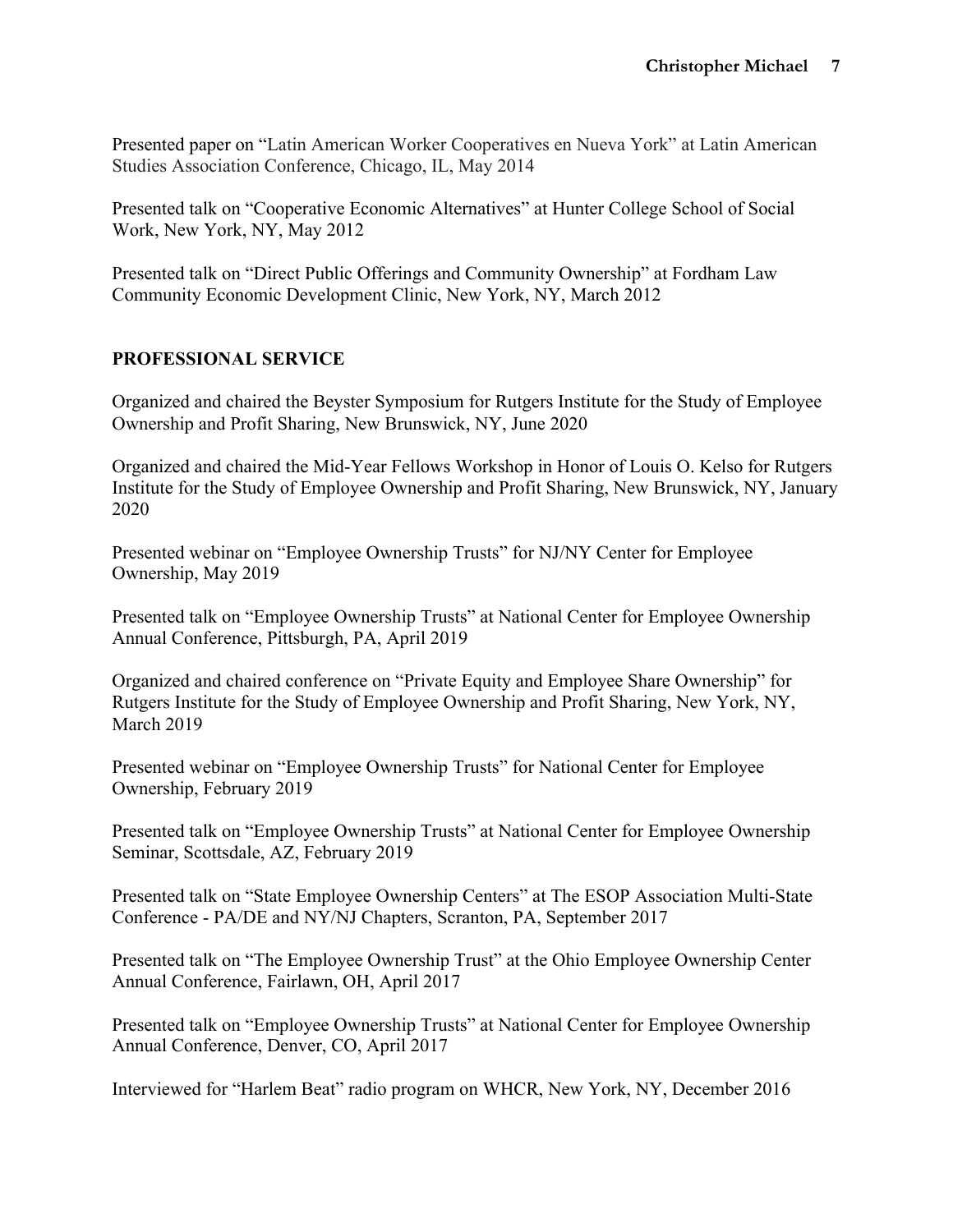Interviewed by Laura Flanders on WBAI, New York, NY, May 2016

Presented talk on "Employee Ownership: Lessons & Experiences" to Swedish Parliament Committee on the Labor Market, New York, NY, February 2016

Presented talk on "Buffalo Economic Development and Employee Ownership" with New York Assembly Member Sean Ryan, Buffalo, NY, November 2015

Presented talk on "Employee Ownership Successions" to Swedish Parliament Committee on Industry and Trade, New York, NY, September 2015

Organized 2nd Annual NYC Worker Cooperative Conference, New York, NY, May 2015

Testified at public hearing on New York City Council Fiscal Year 2016 Preliminary Budget before Committee on Community Development and Committee on Youth Services, New York City Council, New York, NY, March 2015

Chaired panel on "Who Are the True Heirs of the American Revolution? Workplace Democracy and America's First Principles" at Mid-Year Fellows Workshop in Honor of Louis O. Kelso, Rutgers School of Management and Labor Relations, New Brunswick, NJ, January 2015

Testified at public hearing on local law (Int. No. 423) before Committee on Community Development, New York City Council, New York, NY, October 2014

Organized 1st Annual NYC Worker Cooperative Conference, New York, NY, June 2014

Interviewed for GRITtv with Laura Flanders, New York, NY, March 2014

Testified at public hearing titled "Worker Cooperatives: Is This a Model That Can Lift Families Out of Poverty?" before Committee on Community Development, New York City Council, New York, NY, February 2014

Speaker at Federation of Protestant Welfare Agencies policy forum, New York, NY, January 2014

Chaired panel on "Employee Ownership and the Mentality of Socialism" at Mid-Year Fellows Workshop in Honor of Louis O. Kelso, Rutgers School of Management and Labor Relations, New Brunswick, NJ, January 2014

Interviewed for "Harlem Beat" radio program on WHCR, New York, NY, December 2013

Presented talk on the "Worker Cooperative Federal Credit Union" at Eastern Conference for Workplace Democracy 2013, Drexel University, Philadelphia, PA, July 2013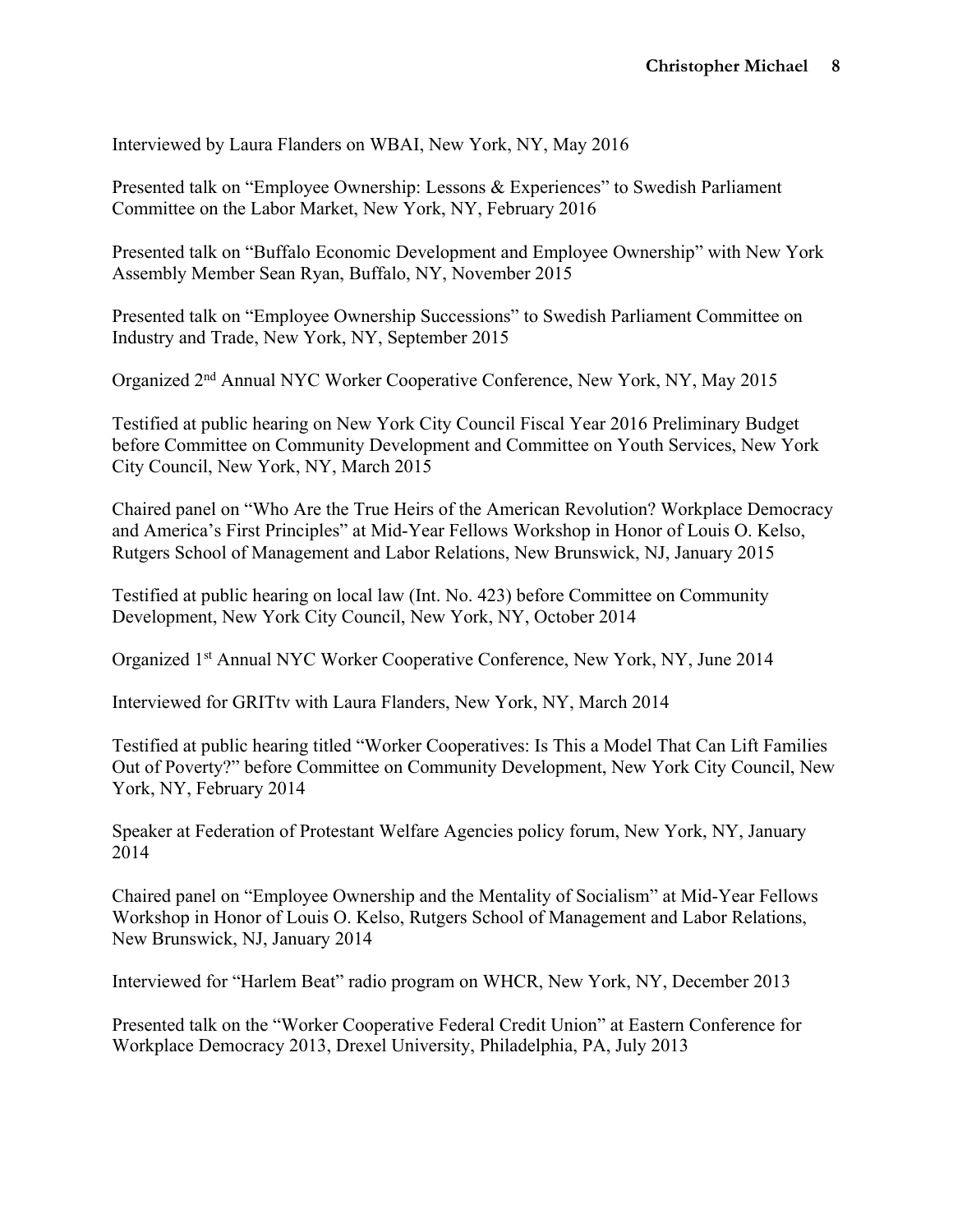Convened panels on "Worker Control and Community Councils in Latin America," "Organizing Workers Along the Food Chain," "Labor, Human Rights and the Media: the ILO Transit Workers Decision," "Domestic Workers and Workers' Control in New York City," "The Need for Cooperative Education," and "The Erosion of Labor Law and Worker Insurgency against Capital's Offensive" at Labor and Working-Class History Association Conference 2013, Brooklyn College Graduate Center for Worker Education, New York, NY, June 2013

Chaired panel on "A New Front for Labor: Unionized Worker Cooperatives" at Left Forum 2013, Pace University, New York, NY, June 2013

Presented webinar on "Worker Ownership and Direct Public Offerings" for Business Alliance for Local Living Economies, New York, NY, August 2012

Speaker on panel titled "Worker Cooperatives: Building a Solidarity Economy"; chaired panel on "Workers' Cooperatives: the International Context" at Left Forum 2012, Pace University, New York, NY, March 2012

Interviewed for radio program titled "Locavesting: Investing in the "Backbone" of the American Economy" on WNPR, Hartford, CT, February 2012

Speaker on panel titled "Financing the Launch and Growth of Worker-Owned Businesses" at Eastern Conference for Workplace Democracy 2011, University of Maryland at Baltimore, Baltimore, MD, July 2011

Co-organized the City University of New York Political Science Graduate Student Conference, The Graduate Center, CUNY, New York, NY, December 2010

Speaker on panel titled "Creative Financing for Your Worker Cooperative" at National Worker Cooperative Conference 2010, University of California, Berkeley, Berkeley, CA, August 2010

# **LANGUAGES**

German, Advanced, Study at Volkshochschule Friedrichshain-Kreuzberg, Berlin, 2003-05

Spanish, Advanced

# **PROFESSIONAL ACTIVITIES**

Editorial Board, *Journal of Labor and Society*, 2013-

Board Director, CUNY Economic Democracy Project, 2014-15

Elections Committee, Department of Political Science, 2014-15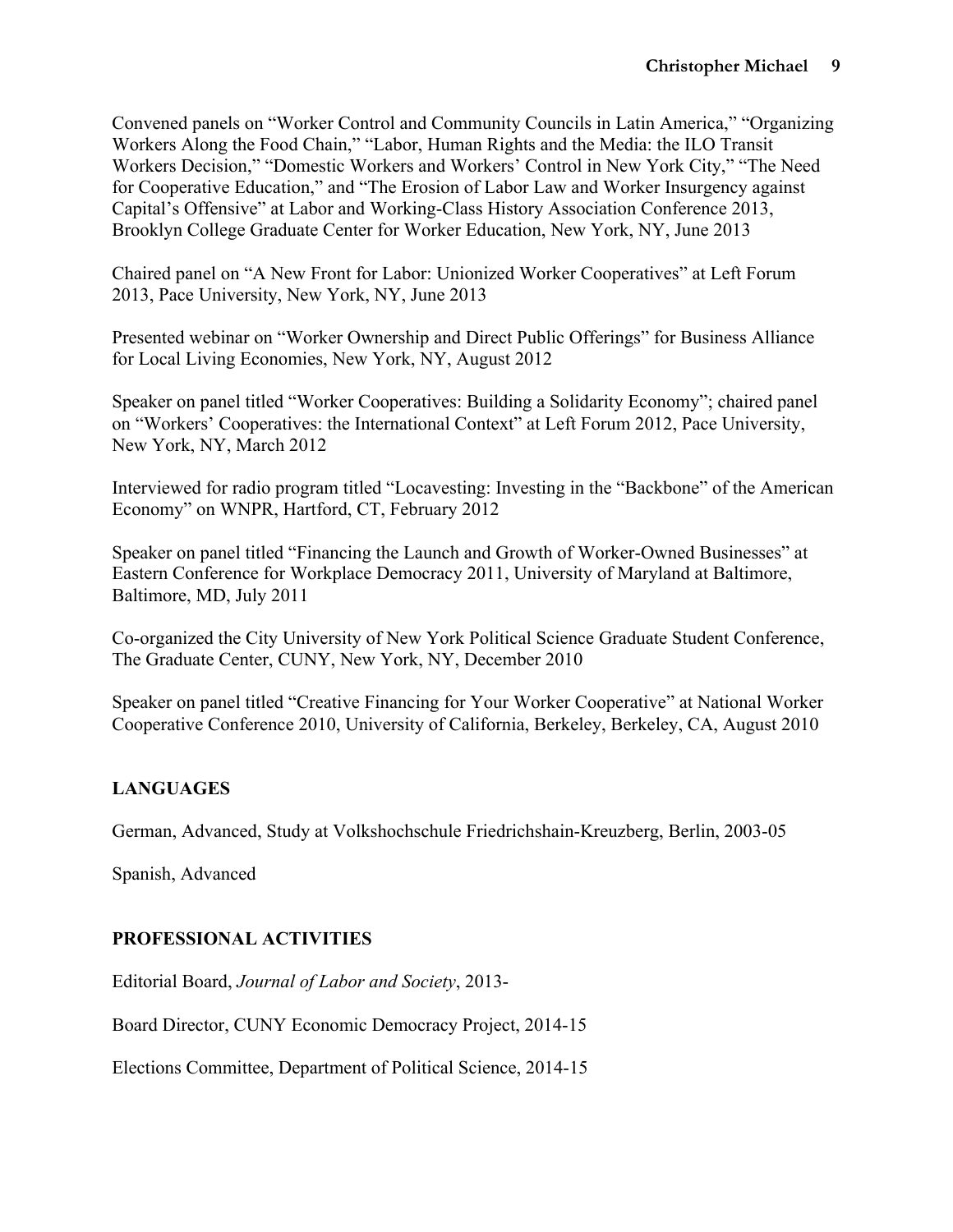Conference Planning Committee, Labor and Working-Class History Association, 2013

At-Large Representative, Doctoral Students' Council, 2013

Director, Business, Industry and Government Club, 2012-13

Member, *CUNY Law Review*, 2012-13

Co-Chair, Law and Ideology Club, 2011-12

## **PROFESSIONAL EXPERIENCE**

Director of Employee Ownership, Newark Community Economic Development Corporation, 2017-19

- Designing and implementing mayoral employee ownership initiative
- Launching public-private investment fund
- Conducting outreach to business owners and facilitating business transitions
- Drafting municipal legislation

Senior Advisor, NY/NJ Center for Employee Ownership at Rutgers University, 2016-18

- Consulted on launch of university-based center

Policy Director and General Counsel, The ICA Group, 2014-17

- **-** Led strategic overhaul of 40-year-old nonprofit organization
- **-** Consulted for employee-owned businesses, economic development corporations, loan funds, labor organizations, universities, and other nonprofits
- **-** Originated new approach to basic operational practices
- **-** Developed policy platform and directed policy operations
- **-** Proposed and introduced NY bill (A5191A/S5349) (2017)

### **COMMUNITY SERVICE**

Director, New York Council for Housing Development Fund Companies, 2014-

Director, Maryland Center for Employee Ownership, 2018-

Advisory Board, CertifiedEO/Ownership Alliance, 2016-

Founder and Executive Director, NYC Network of Worker Cooperatives, 2009-16

- \$2.3M grant from New York City Council for coalition (2016)
- \$2.1M grant from New York City Council for coalition (2015)
- Passed New York City local law (Int. No. 423) (2015)
- \$1.2M grant from New York City Council for coalition (2014)